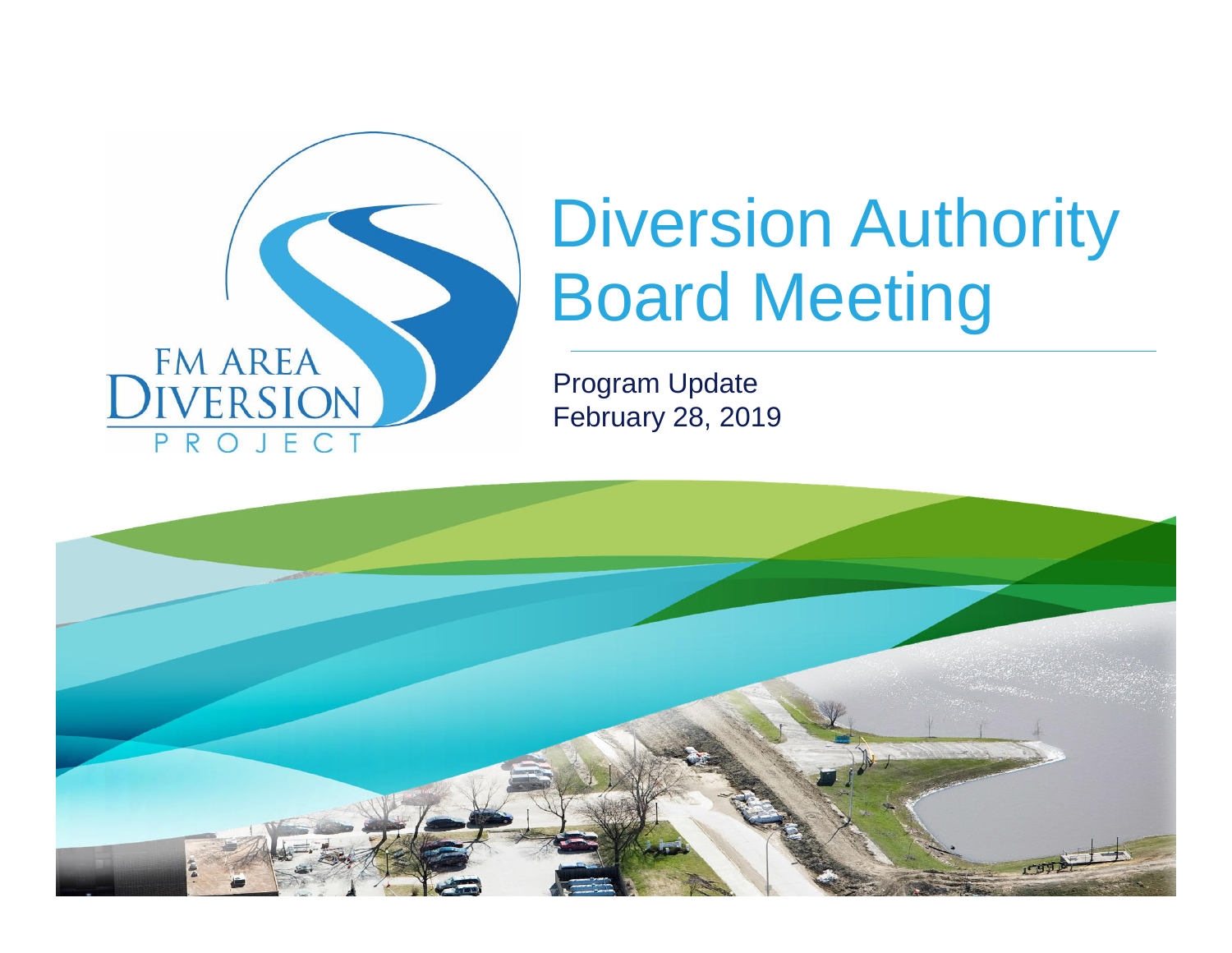## FMDA Activities/Accomplishments

- ► Successful February 5-7 WDC trip to visit CODELs, USACE HQ, ASA, OMB
- ► Submitted Permit application to BRRWD
- ► Testified to ND Senate Appropriations in support of ND funding request
- ► Advocated for legislative priorities related to timely land acquisition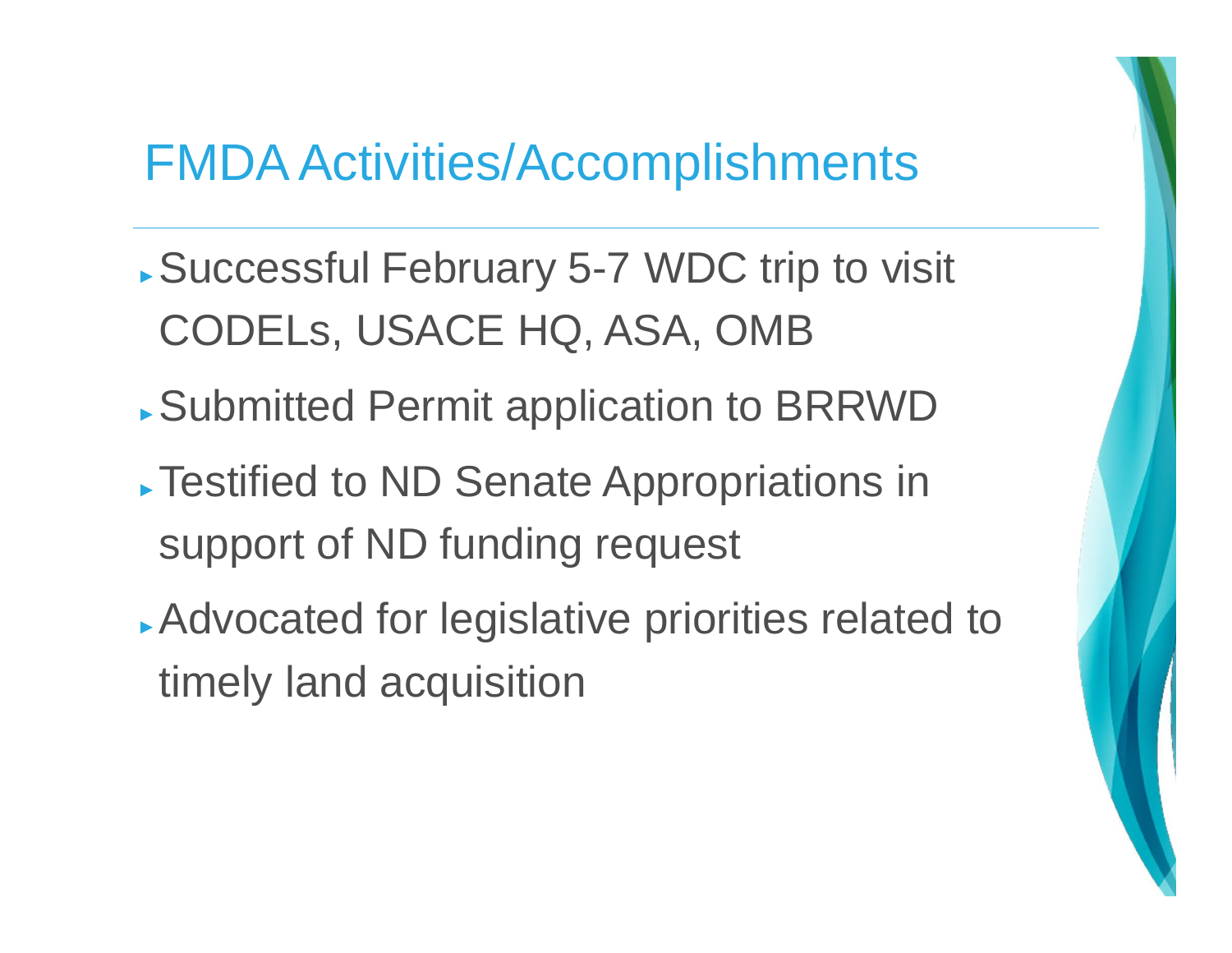#### FMDA Activities/Accomplishments

- ► Supported \$39M State of MN funding bill
- ► Received proposals from 8 Appraisal Services Firms (CCJWRD entering into contracts with all firms)
- ► Continued hydraulic model refinements for FEMA Conditional Letter Of Map Revision (CLOMR)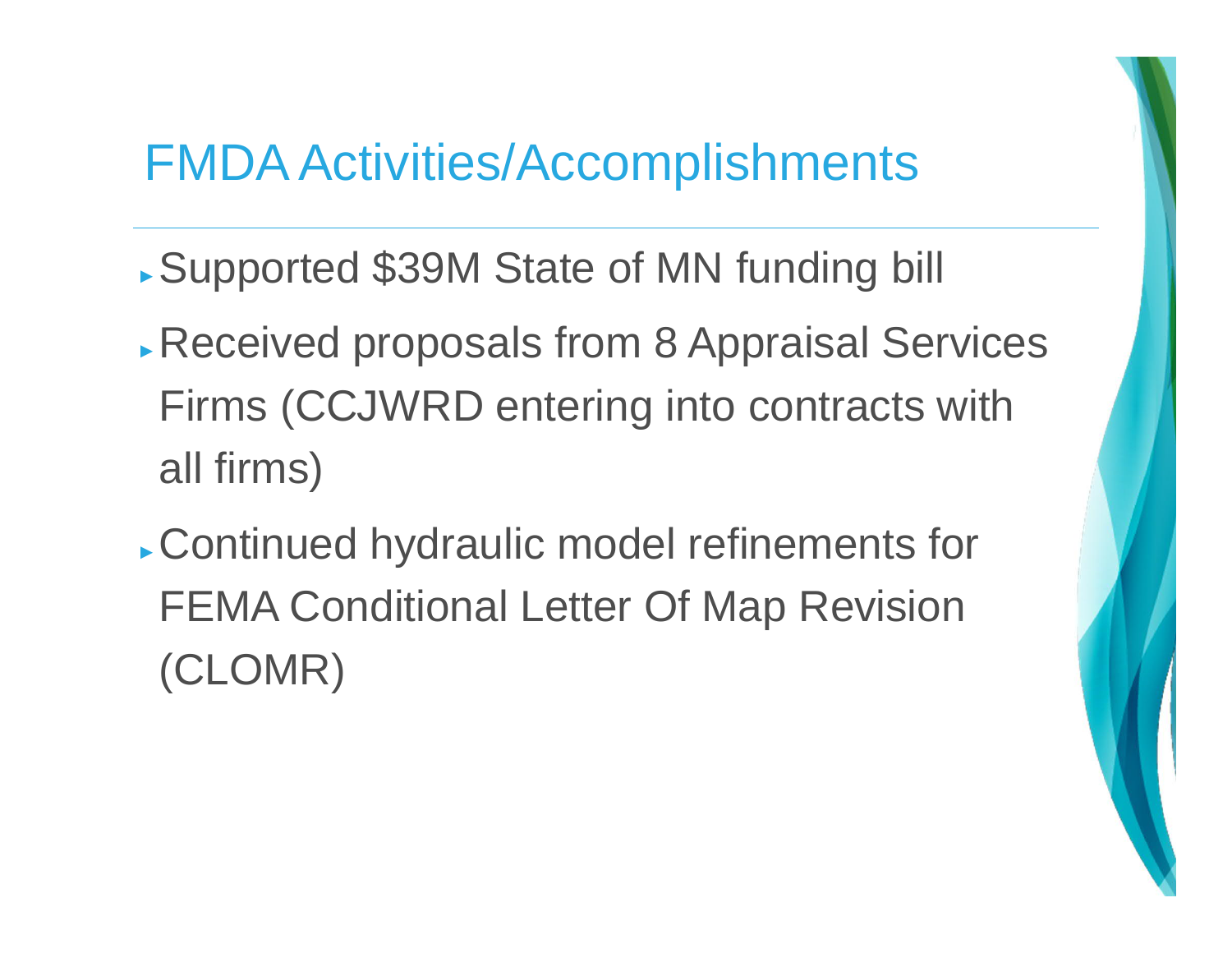#### FMDA March Priority Areas

- ► Legal counsel continue to coordinate with MDNR and USACE with objective to dismiss litigation and remove injunction
- ► Continue outreach to local entities and DNR regarding DNR Permit status
- ► Submit revised CLOMR to FEMA
- ► Advertise WP-50A (Rural Structure Removals)

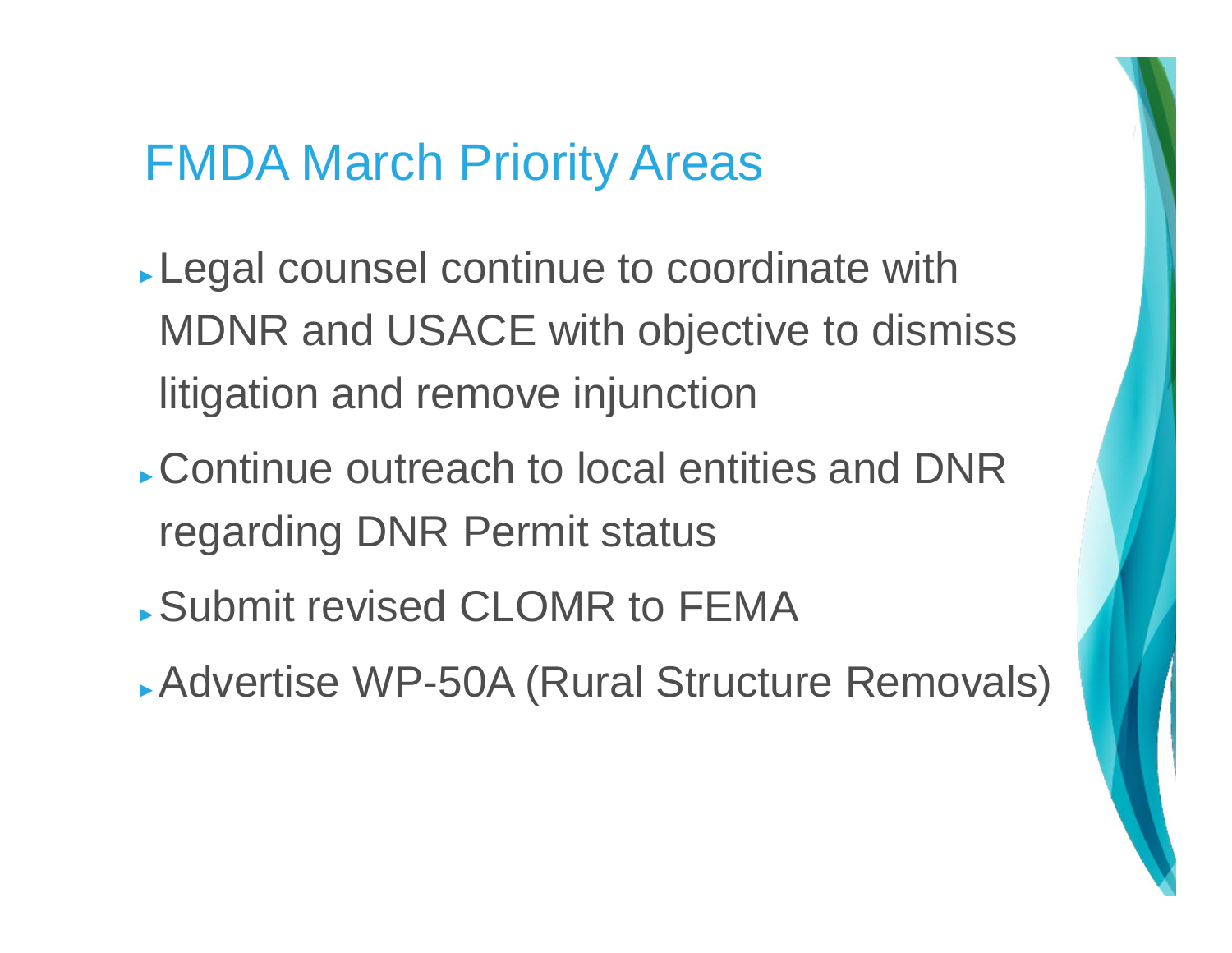#### FMDA March Priority Areas

- ► Advance land acquisition activities
- ► Lands Outreach mailing ~550 letters and maps to affected property owners
- ► Continue with early/voluntary land acquisitions
- ► Initiate appraisals for remaining properties for the Channel
- ► Scoping for next phases of Ag Impacts and Flowage Easement studies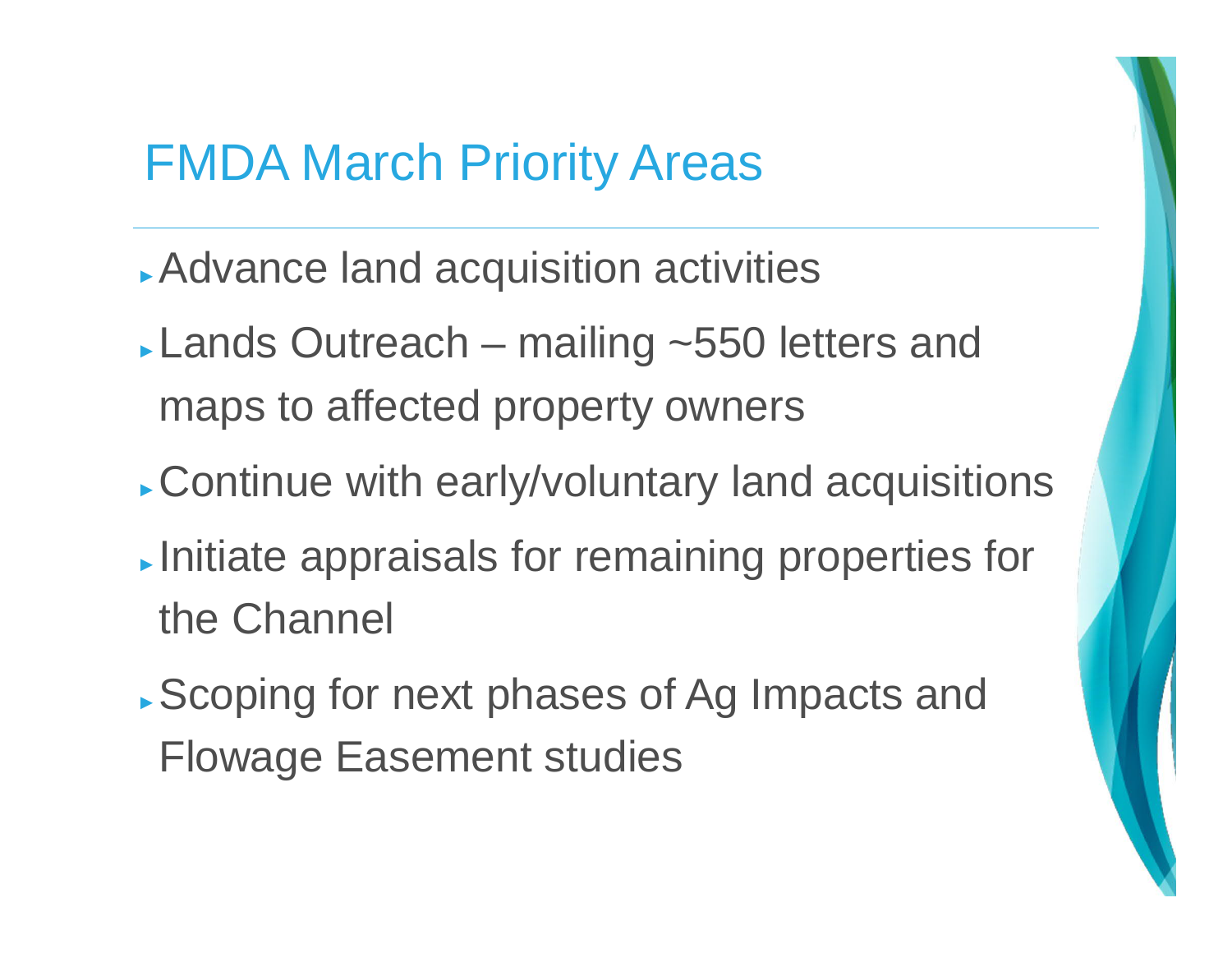## Report – February 2019

► Overall Program Status ► Q1 2019 Cash Budget

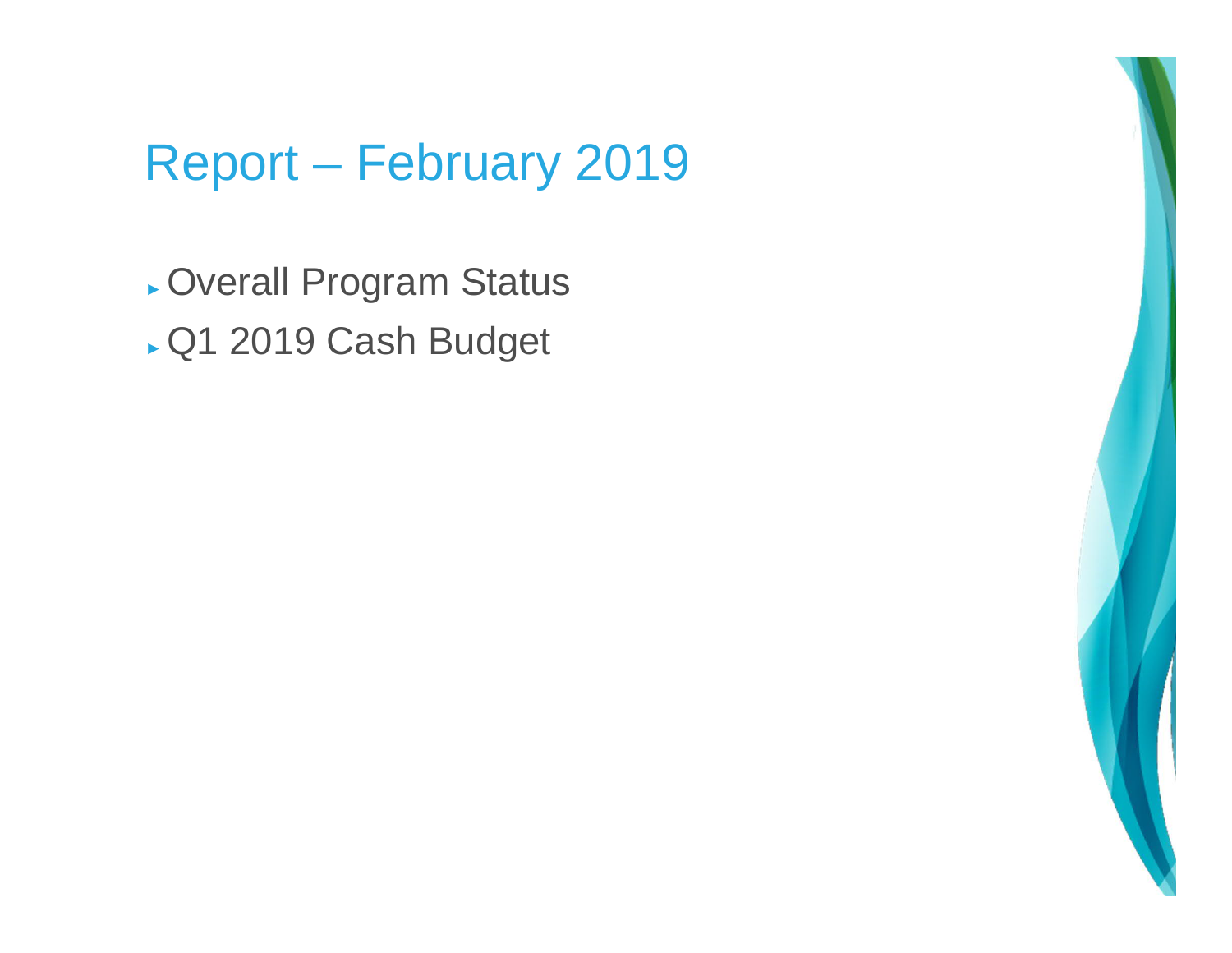## Overall Program Status

| <b>Schedule Budget Categories</b>                            | <b>Program Budget</b><br>$(2018\$ | <b>Actual Cost to Date</b><br>As of: 01/31/2019 | <b>Remaining Program</b><br><b>Budget</b> |
|--------------------------------------------------------------|-----------------------------------|-------------------------------------------------|-------------------------------------------|
| DIVERSION CHANNEL & ASSOC.                                   | \$978,568,488                     | \$14,537,671                                    | \$964,030,817                             |
| SOUTHERN EMBANKMENT & ASSOC.                                 | \$585,518,200                     | \$53,395,754                                    | \$532,122,446                             |
| OTHER MITIGATION PROJECTS                                    | \$42,826,944                      | \$23,908,405                                    | \$18,918,539                              |
| <b>IN-TOWN FLOOD PROTECTION</b>                              | \$240,257,128                     | \$81,238,521                                    | \$159,018,607                             |
| <b>ENABLING WORK / OTHER</b>                                 | \$1,148,308                       | \$1,110,450                                     | \$37,858                                  |
| LAND ACQUISITION & MITIGATION                                | \$465,813,064                     | \$179,270,896                                   | \$286,542,168                             |
| <b>ENGINEERING &amp; DESIGN FEES</b>                         | \$58,133,684                      | \$38,698,943                                    | \$19,434,741                              |
| PROGRAM MANAGEMENT / LEGAL / FINANCIAL<br><b>PROCUREMENT</b> | \$126,946,427                     | \$53,353,304                                    | \$73,593,123                              |
| <b>CONTINGENCY</b>                                           | \$255,649,296                     | \$0                                             | \$255,649,296                             |
| <b>Report Totals</b>                                         | \$2,754,861,538                   | \$445,513,944                                   | \$2,309,347,594                           |

| \$11,790,691     | PROGRAM FINANCING COSTS              |  |
|------------------|--------------------------------------|--|
| $AA = A = A = A$ | TECT A MINIMIC A CCOUNTER DA VA DI E |  |

-\$2,258,979 OUTSTANDING ACCOUNTS PAYABLE

**Actual Expenditure to Date**

**\$455,045,656**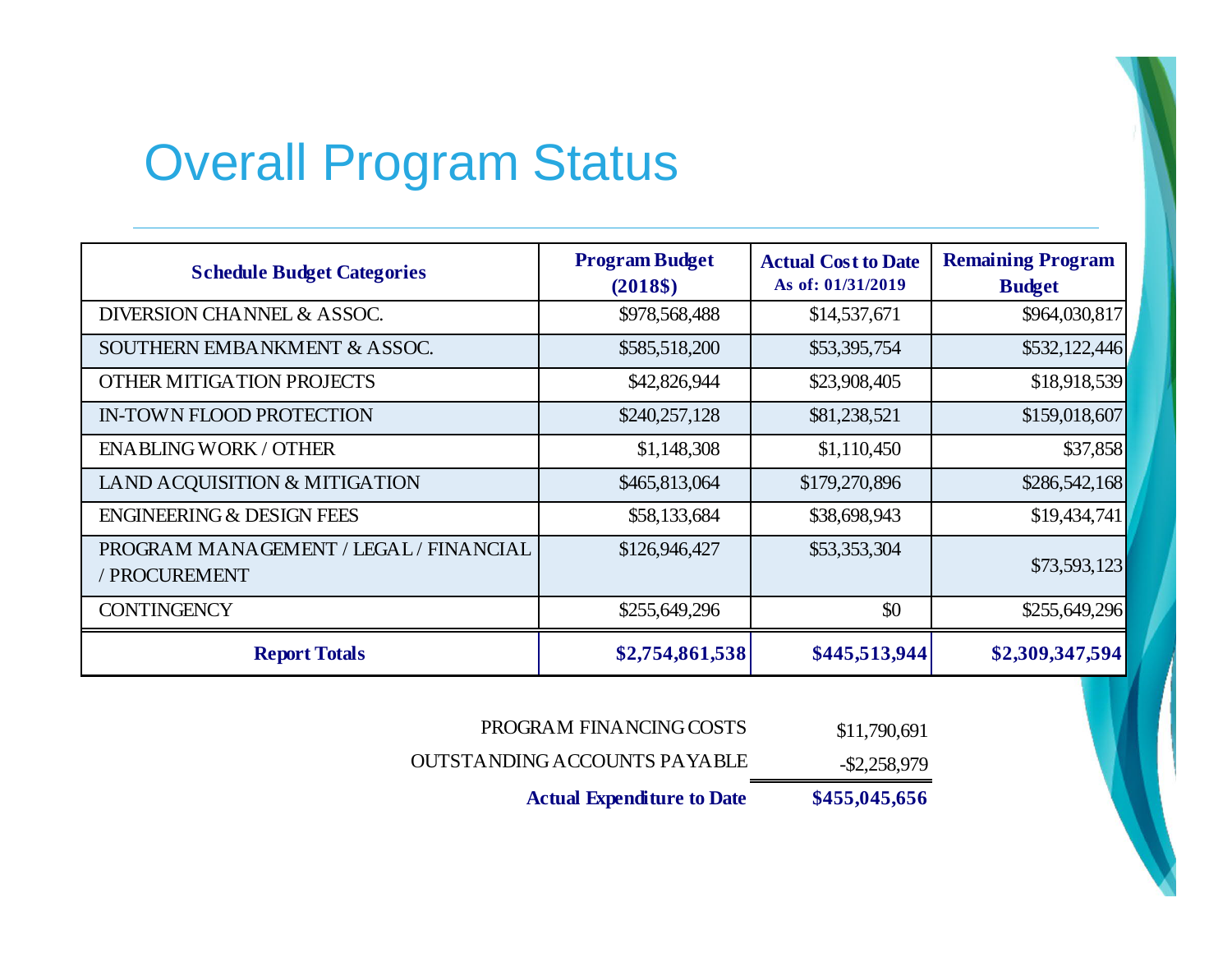# FY 2019 Cash Budget

| <b>Schedule Budget Categories</b>                    | <b>FY2019 Q1</b><br><b>Cash Budget</b> | FY2019 Paid<br>As of: 01/31/2019 | <b>Remaining FY</b><br><b>Budget</b> |
|------------------------------------------------------|----------------------------------------|----------------------------------|--------------------------------------|
| <b>DIVERSION CHANNEL &amp; ASSOC. INFRASTRUCTURE</b> | \$309,812                              | \$207,362                        | \$102,450                            |
| SOUTHERN EMBANKMENT & ASSOC. INFRASTRUCTURE          | \$5,100                                | \$10,151                         | (\$5,051)                            |
| OTHER MITIGATION PROJECTS                            | \$244,120                              | \$88,819                         | \$155,301                            |
| <b>IN-TOWN FLOOD PROTECTION</b>                      | \$3,505,000                            | \$39,092                         | \$3,465,908                          |
| <b>ENABLING WORK / OTHER</b>                         | \$36,000                               | \$0                              | \$36,000                             |
| LAND ACQUISITION & MITIGATION                        | \$692,850                              | \$233,881                        | \$458,969                            |
| <b>ENGINEERING &amp; DESIGN FEES</b>                 | \$1,239,605                            | \$140,065                        | \$1,099,540                          |
| PROGRAM MANAGEMENT / LEGAL / FINANCIAL / PROCUREMENT | \$1,534,495                            | \$381,131                        | \$1,153,364                          |
| <b>CONTINGENCY</b>                                   | \$0                                    | \$0                              | \$0                                  |
|                                                      |                                        |                                  |                                      |
| <b>DEBT SERVICE</b>                                  | \$911,706                              | \$212,133                        | \$699,574                            |
| <b>MAINTENANCE</b>                                   | $\vert \$\text{O}\vert$                | \$0                              | \$0                                  |
| <b>Report Totals</b>                                 | \$8,478,688                            | \$1,312,634                      | \$7,166,054                          |